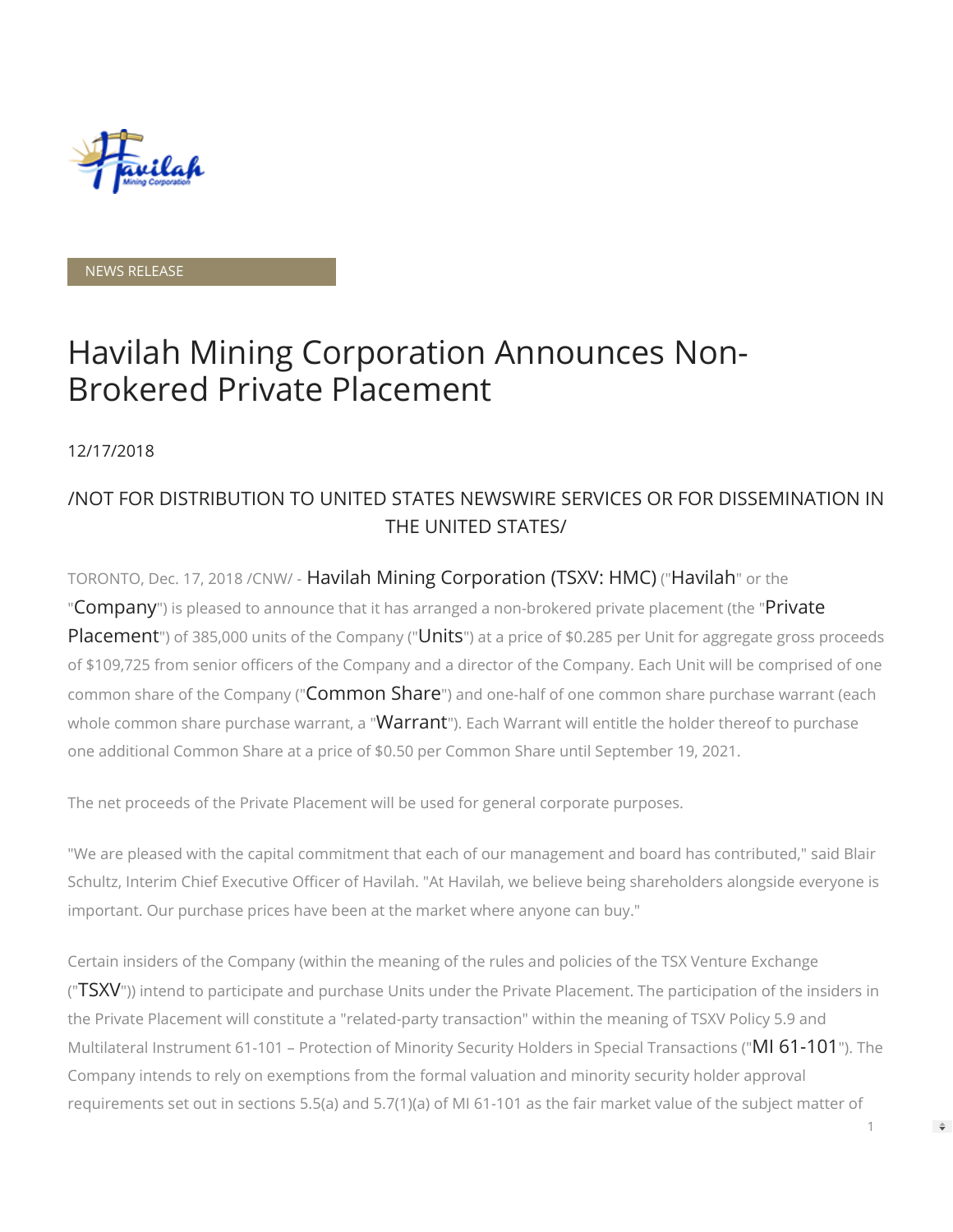the Private Placement does not exceed 25% of the market capitalization of the Company as calculated in accordance with MI 61-101. The Company did not file, and does not anticipate filing, a material change report more than 21 days before the closing of the Private Placement, since the closing date for the Private Placement has not been finally determined and the Company wishes to complete the Private Placement on an expedited basis for commercial reasons.

The Common Shares and Warrants that comprise the Units (as well as any Common Shares issued upon exercise of the Warrants) will be subject to a hold period of four months from and after the closing of the Private Placement under applicable securities legislation and the rules and policies of the TSXV.

The securities being offered have not been registered under the United States Securities Act of 1933, as amended, and may not be offered or sold within the United States absent U.S. registration or an applicable exemption from the U.S. registration requirements. This news release does not constitute an offer to sell or the solicitation of an offer to buy any securities in the United States.

Closing of the Private Placement is subject to receipt of all required regulatory approvals including the final acceptance of the TSXV.

### ABOUT HAVILAH

Havilah Mining Corporation is a junior gold producer that owns the True North mine and mill complex ("True North") and is currently processing historic tails. In addition to operating True North in Bissett, Manitoba, Havilah owns approximately 43,600 hectares of land surrounding the 40 hectare package where True North is located. Havilah believes its Rice Lake land package is a prime exploration opportunity for new discoveries to be processed by its centralized milling facility. Also, the Company owns the Tully project in Timmins, Ontario. The Company intends to focus on both organic growth opportunities and accretive acquisition opportunities in North America.

#### ON BEHALF OF THE BOARD OF DIRECTORS

Blair Schultz Chairman and Interim President and Chief Executive Officer

#### CAUTIONARY STATEMENT REGARDING FORWARD-LOOKING INFORMATION

This news release may contain forward-looking statements. Often, but not always, forward-looking statements can be identified by the use of words such as "plans", "expects" or "does not expect", "is expected", "budget", "scheduled", "estimates", "forecasts", "intends", "anticipates" or "does not anticipate", or "believes", or describes a

 $\Rightarrow$ 

 $\mathfrak{D}$